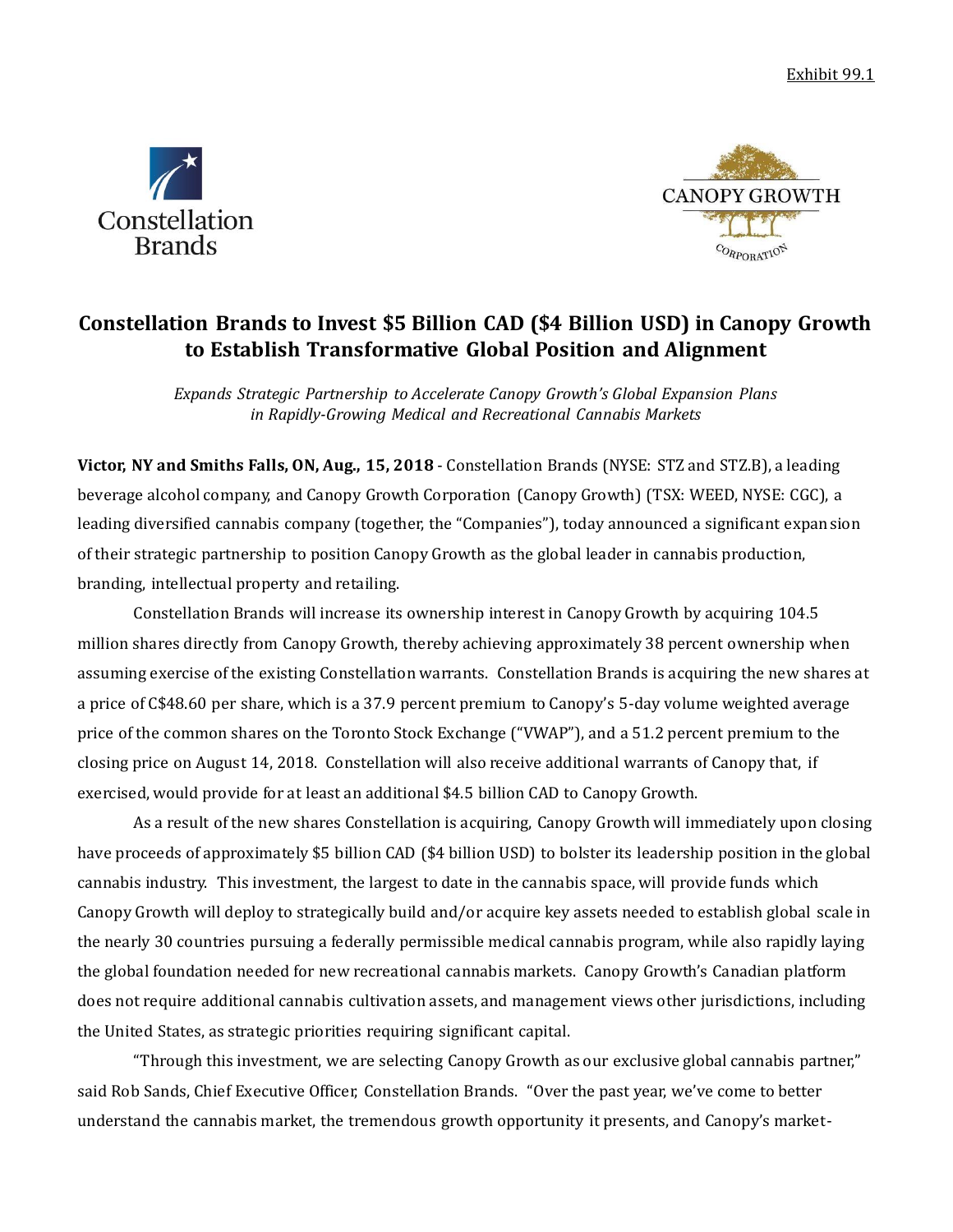leading capabilities in this space. We look forward to supporting Canopy as they extend their recognized global leadership position in the medical and recreational cannabis space."

Canopy Growth will benefit from Constellation's deep understanding of consumer trends and shifting preferences, and proven ability to translate those insights into distinct brand positionings that build strong connections with consumers and foster brand loyalty. Constellation's disciplined approach and capabilities in areas such as mergers and acquisitions, finance, large-scale production, marketing and sales as a leading Fortune 500 company, combined with Canopy's entrepreneurial approach and best-in-class knowledge and expertise within the emerging cannabis sector create a powerful combination that will ensure Canopy Growth is set up for sustainable, long-term success as the company and sector evolve.

Founded in 2013, Canopy Growth has cemented itself as the industry leader in Canada's legal cannabis market. Through its subsidiaries Tweed and Spectrum Cannabis, Canopy Growth has established a global presence in 11 countries which is driven by product innovation, a robust intellectual property portfolio, and clinical research programs targeting both human and animal health. In Canada, Canopy Growth has established sophisticated operations to support recreational sales by raising capital and making the strategic investments required to maintain and accelerate its market leadership position at a critical time in the company's evolution. Substantial capital is required to fully capitalize on Canopy Growth's marketleading position in Canada and establish similar leading positions in markets around the globe.

"Our business can now make the strategic investments required to accelerate our market position globally," said Bruce Linton, Chairman and Co-CEO, Canopy Growth. "Constellation's concentration of global cannabis activities exclusively through Canopy, coupled with the investment and its expert capabilities in brand-building, marketing, consumer insights and M&A will be a huge benefit as we look to expand our portfolio in Canada, the United States and emerging cannabis markets around the globe. We view this investment in our business as an endorsement of our execution since forming our initial strategic relationship in October 2017."

As part of the proposed transaction, Constellation will nominate four directors to Canopy Growth's seven-member Board of Directors, Chaired by Founder Bruce Linton. Canopy Growth will remain a proudly Canadian publicly-traded company headquartered in Smiths Falls, Ontario, Canada and will continue to be led by its existing management team, who will continue to manage all international cannabis operations.

As part of its investment, Constellation is receiving 139.7 million new warrants which are exercisable over the next 3 years. Of those, 88.5 million are exercisable at a price per share of C\$50.40, a 43.0 percent premium to Canopy's VWAP, and 51.3 million are exercisable at the VWAP at the time of exercise. If Constellation were to exercise all existing and new warrants, its ownership would exceed 50 percent.

Canopy Growth's future plans include pursuing various product formats in all cannabis channels. Both companies have no plans to sell cannabis products in any market unless it is permissible to do so at all applicable government levels. Canopy Growth remains committed to not entering the U.S. market in any manner that would contravene U.S. federal laws.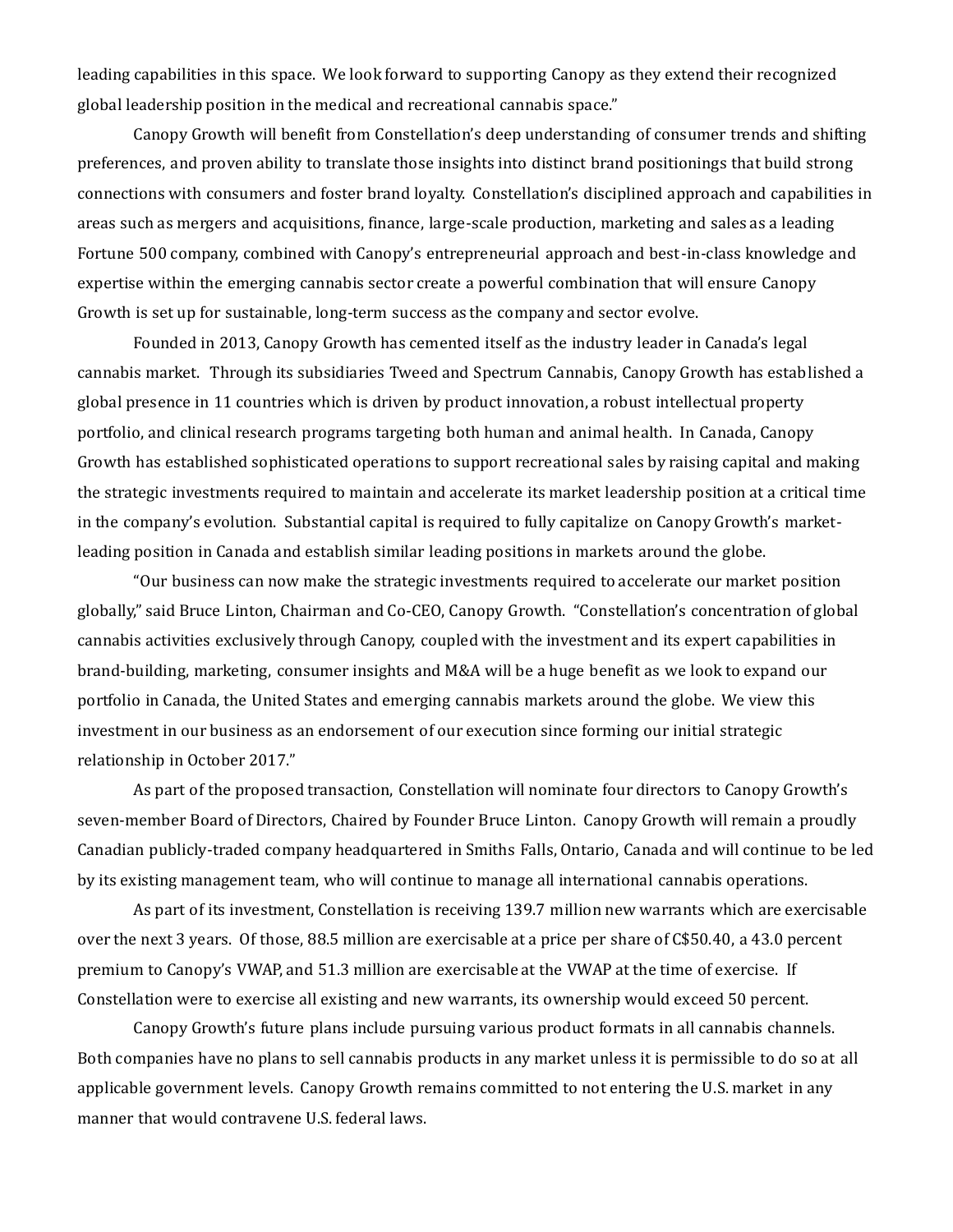Constellation expects to account for its investment under the equity accounting method. As such, the transaction is expected to be accretive to the company's full year diluted earnings per share in fiscal 2021. In addition, Constellation Brands remains committed to its investment grade rating and therefore, has no plans to engage in mergers, acquisitions or share repurchase activity until the company returns to its 3.5x leverage target, which is expected to occur within 18-24 months of deal closing.

The transaction is subject to customary closing conditions, including Canopy shareholder approval and applicable Canadian government and regulatory approvals, and is expected to close by the end of October 2018. Goldman Sachs advised Constellation Brands and Bank of America Merrill Lynch is providing committed financing for this transaction. Greenhill & Co. Canada Ltd. acted as exclusive financial advisor to Canopy Growth. Kingsdale Advisors is acting as strategic shareholder communications advisor and proxy solicitation agent to Canopy Growth.

Canopy Growth shareholders should contact Kingsdale Advisors at 1-877-657-5857. Or collect outside North America at 1-416-867-2272, or by email at contactus@kingsdaleadvisors.com.

Canopy Growth Chairman and Co-CEO Bruce Linton and Constellation Brands CEO Rob Sands will provide further commentary on this expanded partnership at the beginning of Canopy Growth's earnings call to be held today at 8am Eastern Time.

## **Webcast Information:**

A live audio webcast will be available at: https://event.on24.com/wcc/r/1800764/F7B6A3CFF26AED5C28B555A658CF1105

#### **Calling Information:**

Toll Free Dial-In Number: 1-888-231-8191 International Dial-In Number: (647) 427-7450 Conference ID: 4984819

#### **Replay Information:**

A replay of the call will be accessible by telephone until 11:59 PM ET on November 13, 2018. Toll Free Dial-in Number: 1-855-859-2056 Replay Password: 4984819

#### **About Constellation Brands**

Constellation Brands (NYSE: STZ and STZ.B), a Fortune 500® company, is a leading international producer and marketer of beer, wine and spirits with operations in the U.S., Mexico, New Zealand, Italy and Canada. Constellation is the No. 3 beer company in the U.S. with high-end, iconic imported brands such as Corona Extra, Corona Light, Modelo Especial, Modelo Negra and Pacifico. The company's beer portfolio also includes Ballast Point, one of the most awarded craft brewers in the U.S., and Funky Buddha Brewery. In addition, Constellation is the world leader in premium wine, selling great brands that people love, including Robert Mondavi, Clos du Bois, Kim Crawford, Meiomi, Mark West, Black Box, Ruffino and The Prisoner. The company's premium spirits brands include SVEDKA Vodka, Casa Noble Tequila and High West Whiskey.

Based in Victor, N.Y., the company believes that industry leadership involves a commitment to brand building, our trade partners, the environment, our investors and to consumers around the world who choose our products when celebrating big moments or enjoying quiet ones. Founded in 1945, Constellation has grown to become a significant player in the beverage alcohol industry with more than 100 brands in its portfolio; about 40 wineries, breweries and distilleries; and approximately 10,000 talented employees. We